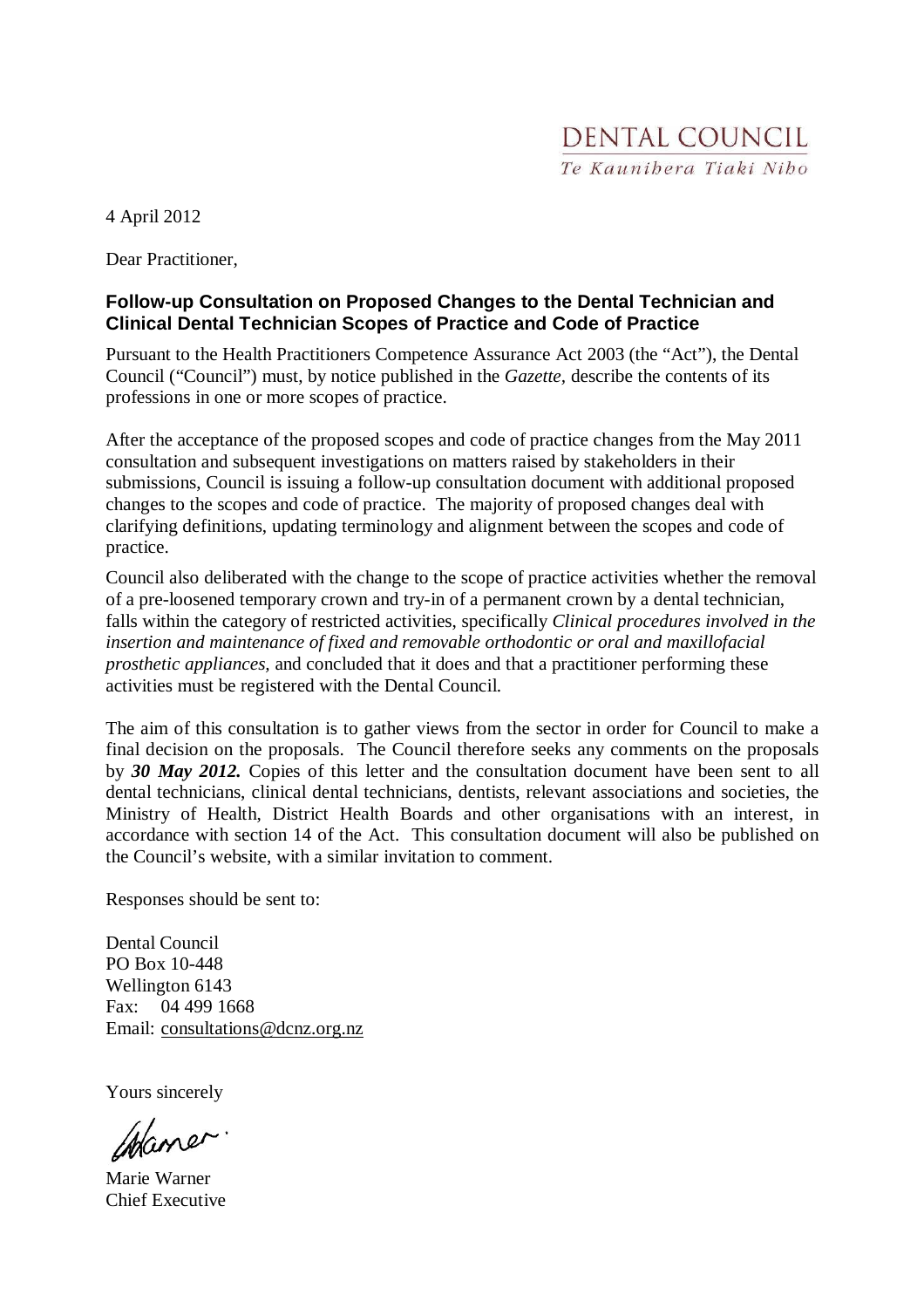# **Follow-up Consultation Document**

### **Proposed changes to the Dental Technician and Clinical Dental Technician Scopes and Code of Practice**

RELEASED 4 APRIL 2012 SUBMISSIONS DUE 30 MAY 2012

#### **Background**

In May 2011 Council issued a consultation document proposing alignment between the Code of Practice: *The Practice of Dental Technology and Clinical Dental Technology and the working relationship within the Practice of Dentistry* and the dental technology and clinical dental technology scopes of practice, as gazetted in October 2010. In addition, a few minor changes to the dental technology and clinical dental technology scopes of practice were proposed, to ensure clarity and consistency between the different procedures as contained in the detailed scopes of practice<sup>1</sup>.

The feedback on this consultation was considered by Council, and there was a majority support for the proposed changes to the scope of practice, emergency training levels of dental technicians and the revised code of practice. Council accepted the majority of proposed changes as per the consultation document, however, relevant issues were raised in the submissions and Council decided to develop a follow-up consultation document before finalising the scopes and code of practice.

After various discussions with the New Zealand Institute of Dental Technologists (NZIDT), Council decided at its November 2011 meeting to obtain independent expert clinical opinions in the particular field of impression taking of maxillofacial defects in direct communication with the naso- or the orpharyngeal airway. These clinical opinions were considered by Council at its March 2012 meeting, after which the follow-up consultation document was approved.

#### **The Proposals**

#### *Scopes of Practice*

 $\overline{a}$ 

Additional proposed changes, based on stakeholder submission comments and further Council development to the scopes of practice for dental technology and clinical dental technology, (Attachment 1) include clarification of the definitions of *final fit* for both scopes of practice; updating terminology reflecting contemporary practice; and alignment of the clinical dental technology scope of practice activities related to the taking of extraoral maxillofacial prostheses and construction of anti-snoring devices with the existing provisions in the code of practice (sections 5.5 and 5.8 of Attachment 2, respectively).

<sup>1</sup> If you want to revisit the first consultation document – it is available at the Dental Council website at http://www.dentalcouncil.org.nz/dcConsultation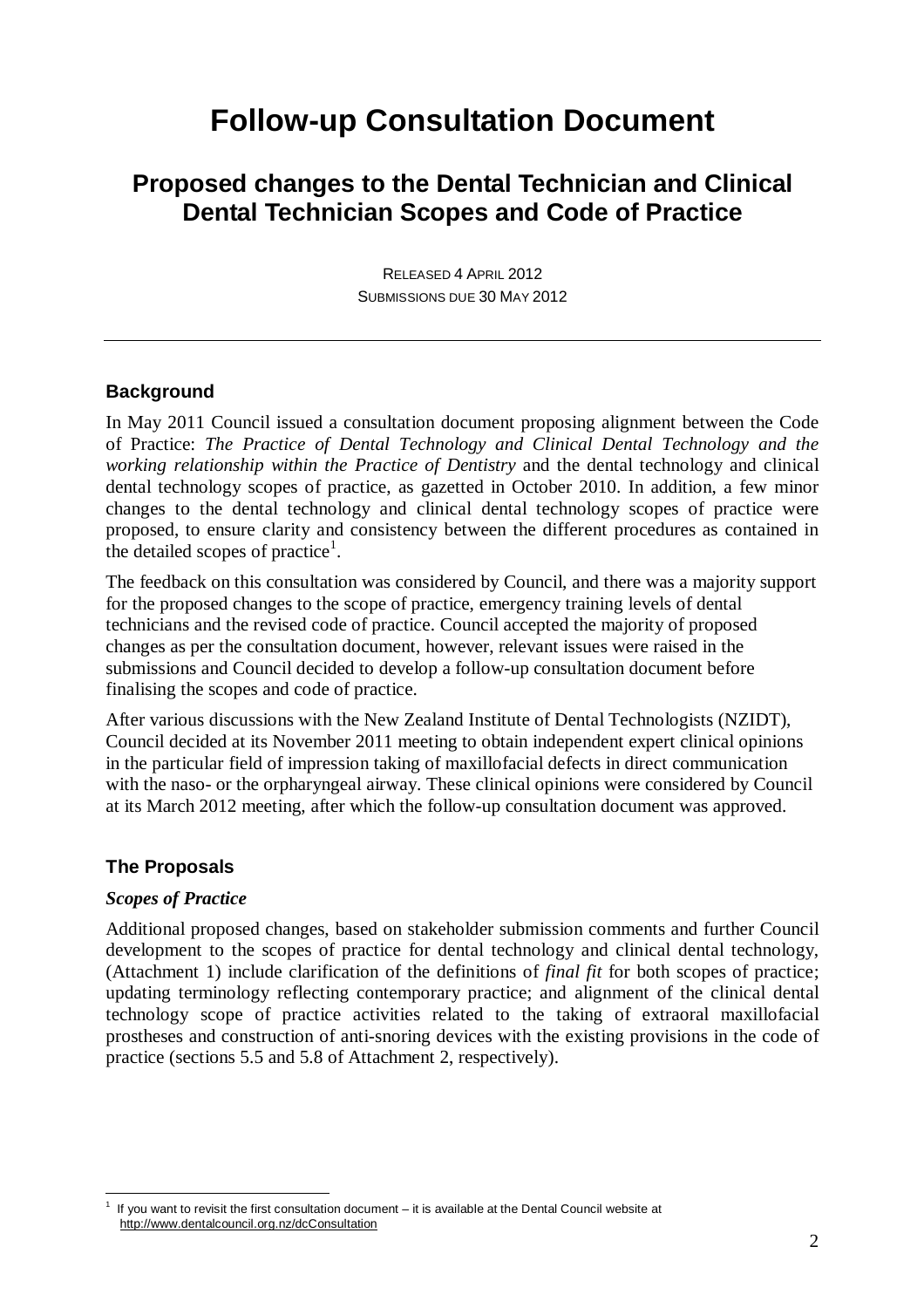#### *Code of Practice*

The proposed changes to the draft Code of Practice: *The Practice of Dental Technology and Clinical Dental Technology and the working relationship within the Practice of Dentistry*  relate to aligning the code with the proposed changes to the dental technology and clinical dental technology scopes of practice, such as terminology, final fit definitions etc.

As mentioned earlier in the document, there was a specific request by the NZIDT to further investigate the possibility of registered clinical dental technicians in New Zealand, if qualified at the appropriate emergency training level to manage an airway emergency, to be allowed, through a change to their current scope of practice, to take impressions of maxillofacial defects in direct communication with the naso- or the oropharyngeal airway independently in a hospital or private practice.

After reviewing the expert clinical opinions Council agreed with the opinions received that there are substantial risks associated with the taking of impressions in direct communication with the naso- or the oropharyngeal airway, specifically because of the medically compromised profiles of these patients, and that clinical dental technicians should not be allowed to perform these activities without direct clinical supervision.

It should be emphasised that clinical dental technicians are **not** prohibited from performing these activities and that patient access to these services is not denied but that these patients are best served by the clinical dental technician taking these impressions under the direct clinical supervision of a dentist, dental specialist or medical practitioner as part of a team management approach.

Accordingly Council is proposing no further changes to the existing scope of practice activity or section 5.5 of the code of practice on extra-oral maxillofacial prostheses.

#### **Restricted activities**

#### *Background*

Under section 9 of the Health Practitioners Competence Assurance Act 2003 (HPCA Act) the Minister of Health has the power to declare certain activities to be restricted activities, where it is considered there is a risk of serious or permanent harm to the public if those activities are performed by persons other than registered health practitioners who are permitted by the scope of practice to perform those activities.

In 2009 the Council communicated to registered Dental Technicians at the time, that "*In contrast to the Dental Act 1998, which licensed the carrying out of particular activities, the HPCA Act does not protect those activities that Dental Technicians perform. Apart from those limited number of Restricted Activities gazetted by the Ministry of Health, the Act does not prohibit unregistered people from performing activities that registered health practitioners perform.* 

*As Dental Technology is not a Restricted Activity, anyone can perform the activities of a Dental Technicians so long as they do not call or described themselves as a Dental Technician; or otherwise hold themselves out to be such – that is, in anyway lead or allow anyone to believe they are a Dental Technician*".

This was because at that time the dental technology scope of practice did not include procedures pertaining to restricted activities, and as a result the relevance of dental technicians being registered was questioned at the time by quite a number of practitioners.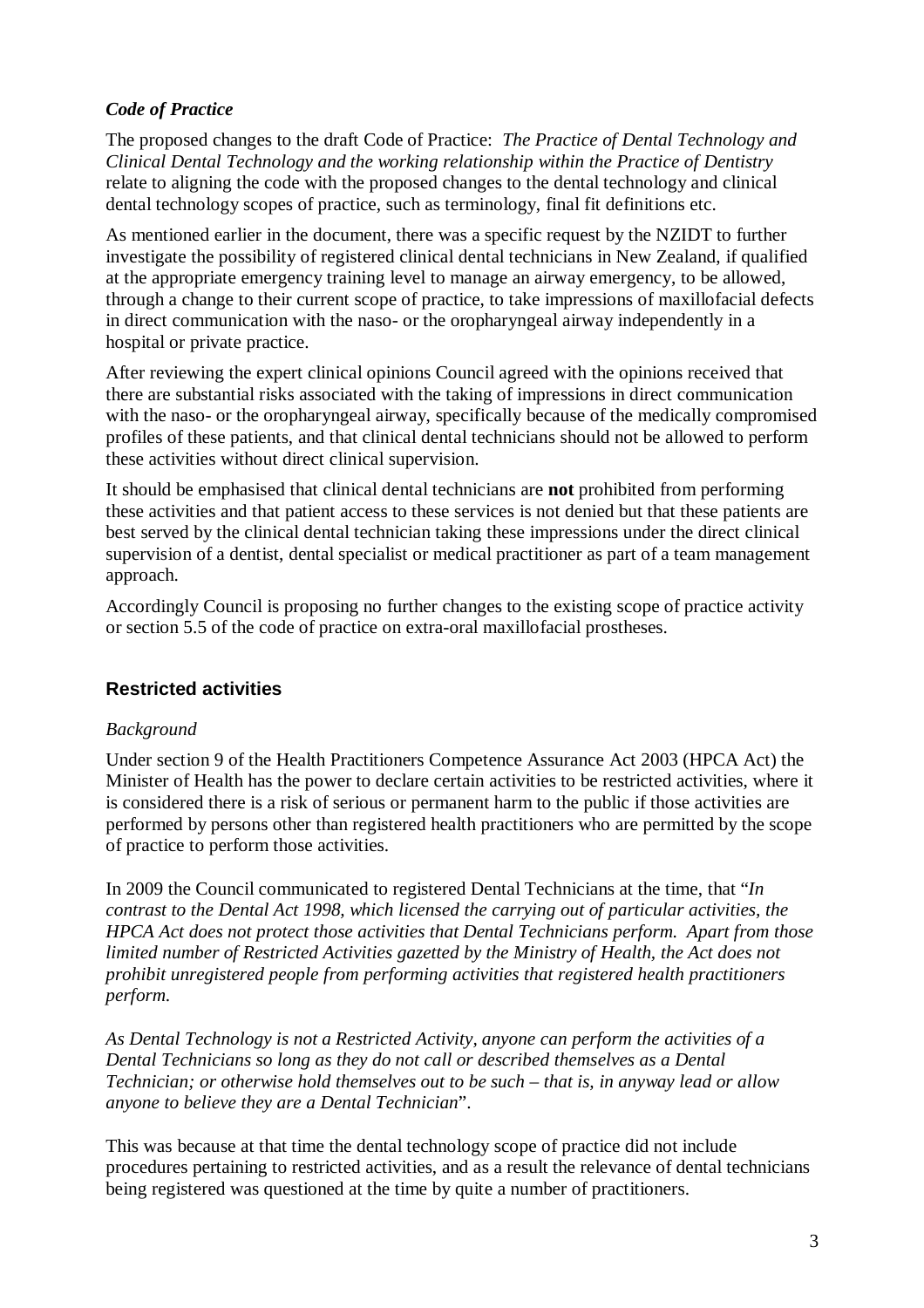Council therefore clarified to registered practitioners that non-registered practitioners can perform the scope of dental technology but must not hold themselves out to be registered dental technicians, a title protected by section 7 of the HPCA Act.

#### *Recent dental technology scope of practice changes*

With the significant amendments to the dental technology scope of practice, Gazetted in October 2010, and subsequent consultation documents on proposed changes to the dental technology scope of practice, Council deliberated on whether the amended dental technician scope of practice activities all still fall outside of the restricted activities.

In particular whether the addition of *the removal of a pre- loosened temporary crown and tryin of the permanent crown, without removal or placement of an abutment, as prescribed by and prior to the final fitting by a dentist or dental specialist* activity in the dental technician scope of practice falls within the restricted activity of *Clinical procedures involved in the insertion and maintenance of fixed and removable orthodontic or oral and maxillofacial prosthetic appliances.* 

Council resolved that the activity of *the removal of a pre- loosened temporary crown and try-in of the permanent crown, without removal or placement of an abutment, as prescribed by and prior to the final fitting by a dentist or dental specialist*, falls within the category of restricted activities (Pursuant to Section 9 of the HPCA Act the Health Practitioners Competence Assurance (Restricted Activities) Order 2005 - SR2005/182, as at 15 January 2010).

Council concluded for the activities associated with the removal of a pre-loosened temporary crown and try-in of a permanent crown, that the activity does fall under the category of restricted activities under *Clinical procedures involved in the insertion and maintenance of fixed and removable orthodontic or oral and maxillofacial prosthetic appliances.*

Therefore, practitioners performing activities associated with the removal of a pre-loosened temporary crown and try-in of a permanent crown must be registered with the Dental Council.

#### **Conclusion**

Council has produced a draft Notice for the dental technology and clinical dental technology scopes of practice with the additional proposed changes (Appendix 1) and an amended code of practice with the proposed changes (Appendix 2). Please note that the changes accepted from the first consultation has been incorporated into the draft documents as black text, and only the additional proposed changes are reflected as coloured text.

Council is consulting on the proposal with persons and organisations identified in accordance with section 14 of the Act including all dental technicians, clinical dental technicians, dentists, relevant associations and societies, the Ministry of Health, District Health Boards and other organisations with an interest. The proposal will also be published on the Council's website, with a similar invitation to comment.

The aim of the consultation is to gather views from the sector in order for Council to make a final decision on the proposals.

Council therefore seeks any comments on the proposal by **30 May 2012.**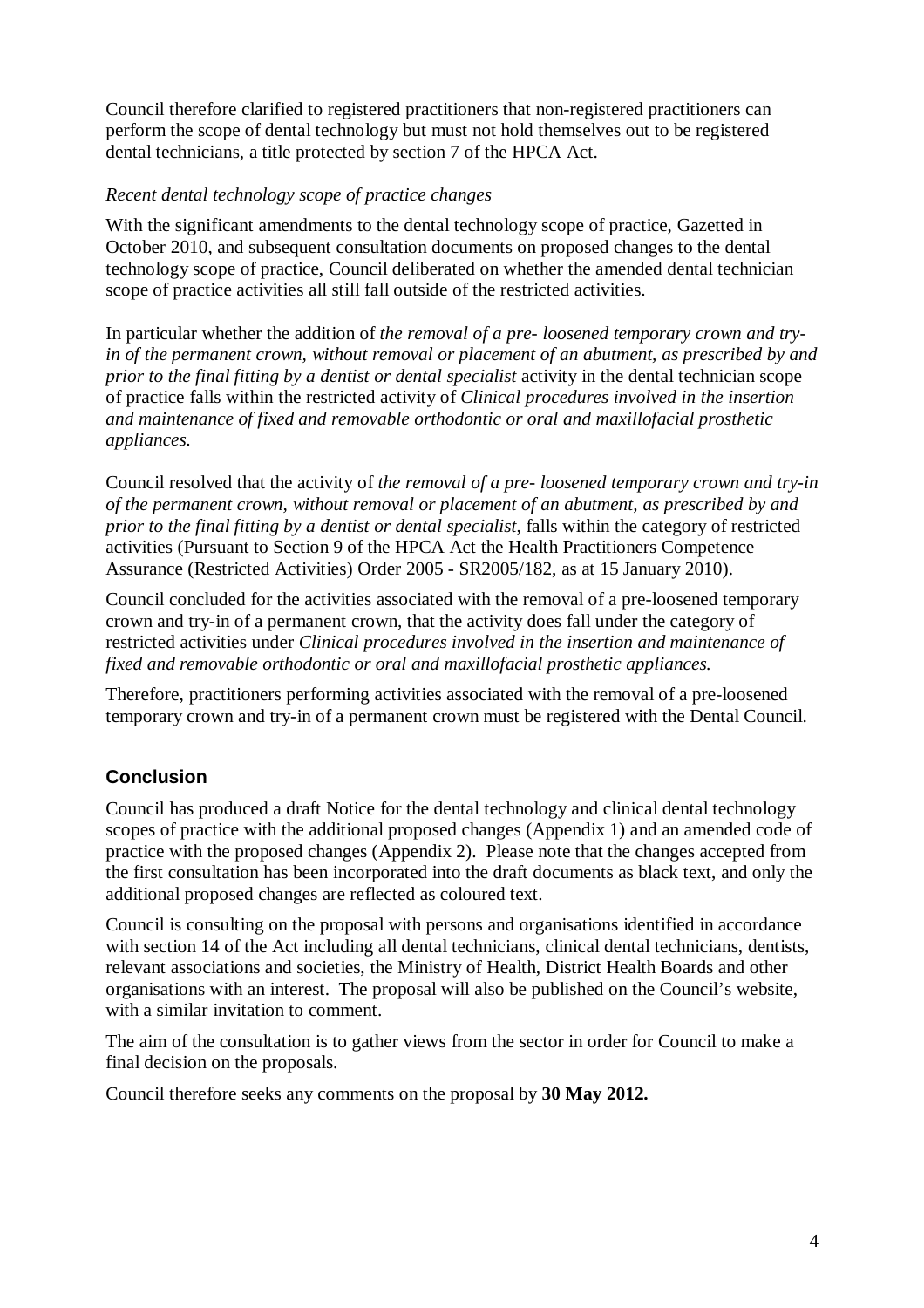#### **Discussion/Consultation points**

The Council invites all stakeholders to comment on this consultation document by responding to the following questions:

- 1. Do you agree/disagree with the proposed changes to the dental technology and clinical dental technology scopes of practice, as reflected in Appendix 1?
- 2. If you disagree with the proposed changes, please provide your reasons.
- 3. Do you agree/disagree with the proposed changes to the Code of Practice*: The Practice of Dental Technology and Clinical Dental Technology and the working relationship within the Practice of Dentistry,* as reflected in Appendix 2?
- 4. If you disagree with the proposed changes, please provide your reasons.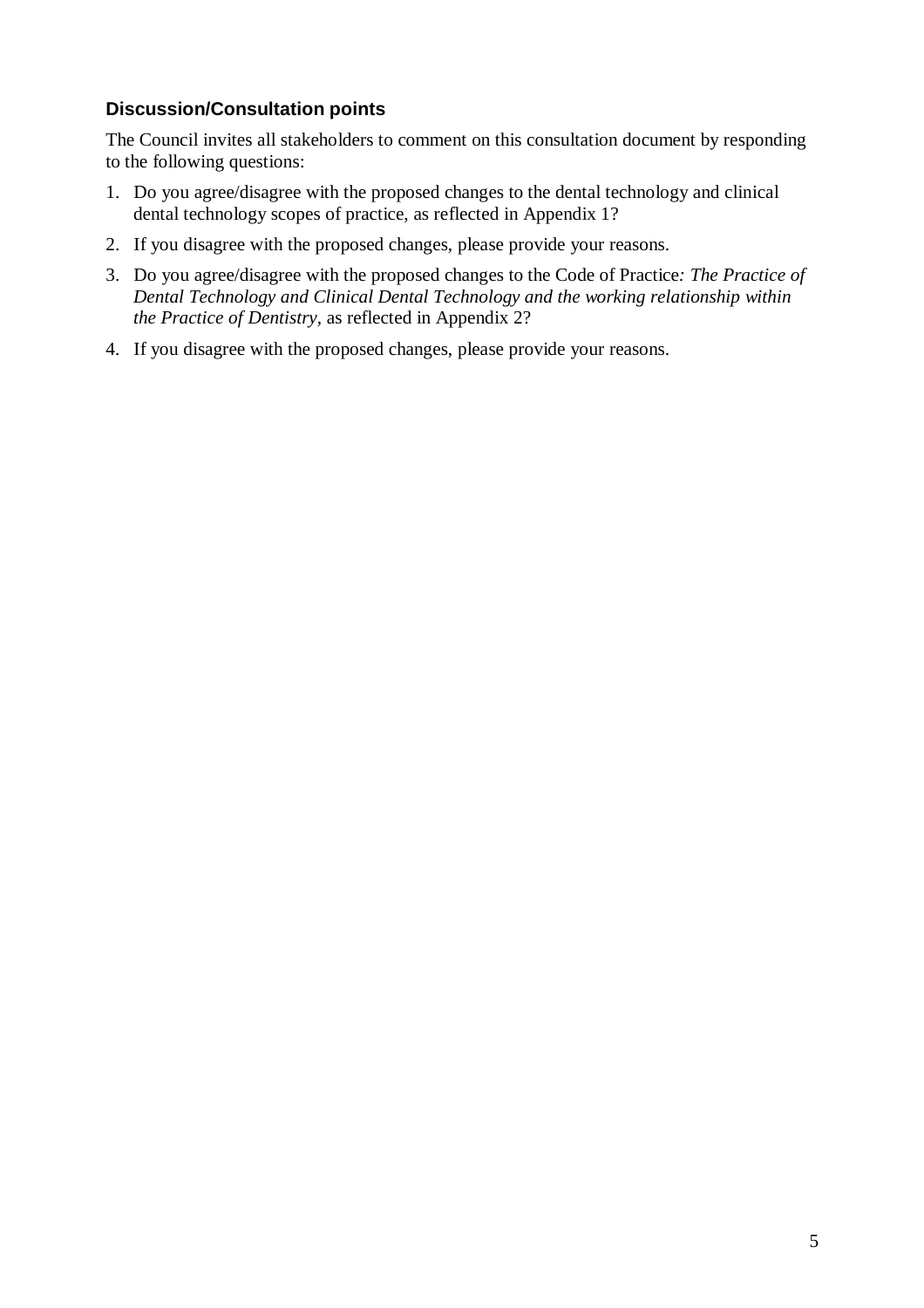# DENTAL COUNCIL Te Kaunibera Tiaki Nibo

## Draft Notice of Scopes of Practice and Prescribed **Qualifications**

Issued by the Dental Council pursuant to sections 11 and 12 of the Health Practitioners Competence Assurance Act 2003

> **Keys:** Red text: new additions Blue Strikethrough text: replaced/deleted existing text

#### **Dental Technicians**

#### **Scope for Dental Technology Practice**

The Scope of Practice for Dental Technicians is set out in the documented "Detailed Scope for Dental Technology Practice" produced and published from time to time by the Dental Council.

Dental Technology practice is a subset of the practice of dentistry, and is commensurate with a Dental Technician's approved education, training and competence.

It involves processes and procedures associated with the design, manufacture and repair of fixed and removable oral and extraoral appliances and prostheses prescribed by a practising dental specialist, dentist, clinical dental technician, medical practitioner or other practising health practitioner.

The working relationship between dental technicians and prescribing practising health practitioners is set out in the Dental Council Code of Practice – The Practice of Dental Technology and Clinical Dental Technology and the working relationship within the Practice of Dentistry.

#### **Detailed Scope for Dental Technology Practice**

The Dental Council defines the practice of Dental Technology as processes and procedures associated with the design, manufacture and repair of fixed and removable oral and extraoral appliances and prostheses prescribed by a practising dental specialist, dentist, clinical dental technician, medical practitioner or other practising health practitioner.

This involves:

- selection of appropriate dental materials for the design, manufacture and repair of fixed and removable oral and extraoral appliances and prostheses prescribed by a practising dental specialist, dentist, clinical dental technician, medical practitioner or other practising health practitioner.
- processes and procedures associated with the design, manufacture and repair of complete removable dentures and overdentures.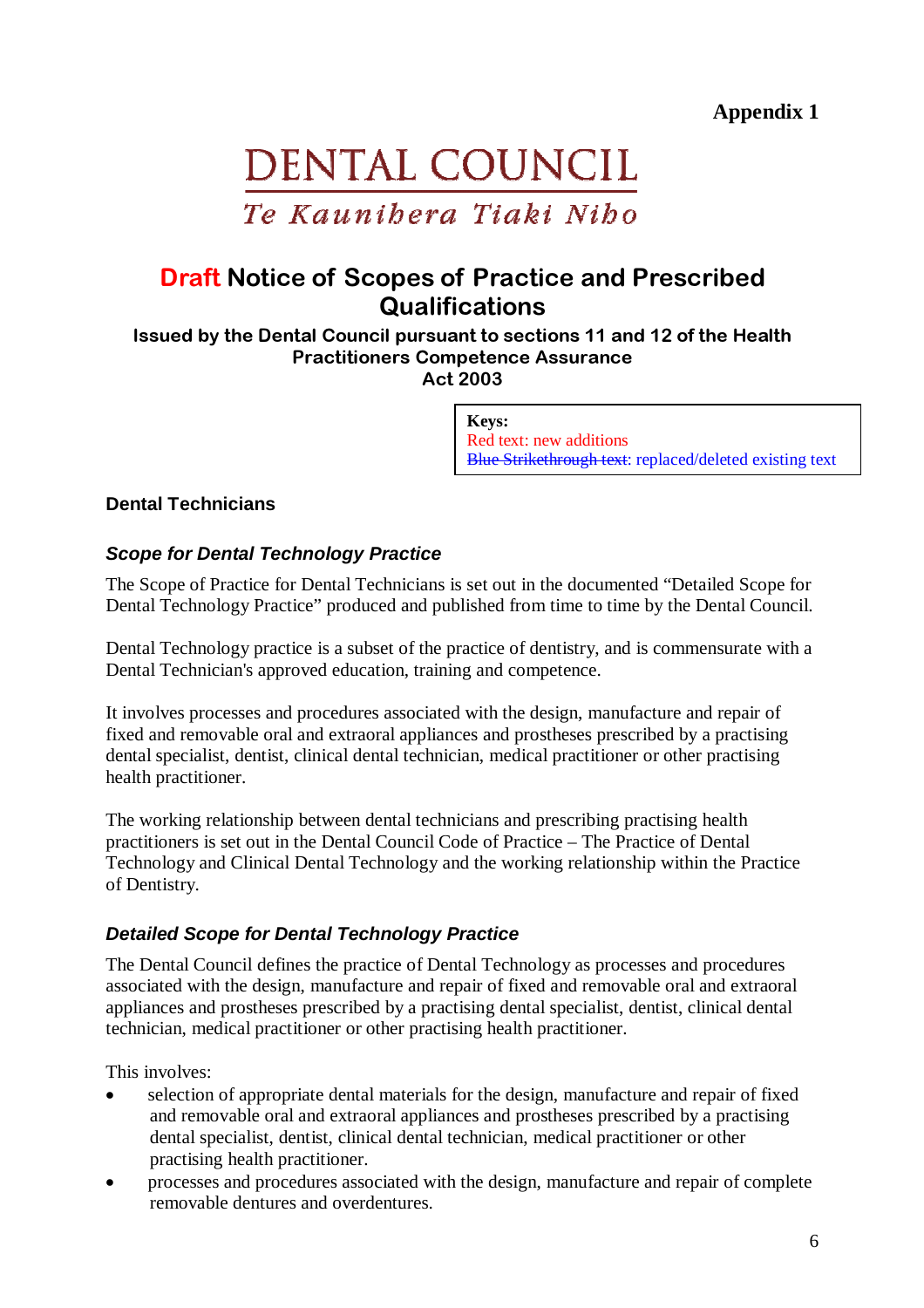- processes and procedures associated with the design, manufacture and repair of removable partial dentures including precision attachments.
- processes and procedures associated with the design, manufacture and repair of fixed and removable orthodontic appliances.
- processes and procedures associated with the design, manufacture and repair of crowns and bridges including precision attachments on natural teeth and implants.
- processes and procedures associated with the design, manufacture and repair of implant overdentures and implant supported dentures.
- processes and procedures associated with the design, manufacture and repair of tissue and implant supported maxillofacial, ocular and auricular appliances and prostheses, and other appliances and prostheses involved in the overall prosthetic rehabilitation of patients.
- processes and procedures associated with the design, manufacture and repair of specialist treatment appliances such as, but not limited to: diagnostic stents and radiographic stents, appliances for the treatment of temporomandibular disorders, appliances for the treatment of speech disorders, appliances for the treatment of sleep disorders and appliances for the treatment of audio disorders.
- undertake shade taking and shade checking, which may include the removal of a preloosened temporary erown restoration and try-in of the permanent erown restoration, without removal or placement of an abutment, as prescribed by and prior to the final fitting<sup>1</sup> by a dentist or dental specialist.

Practice in this context goes wider than dental technology to include teaching, research, and management, given that such roles influence clinical and technical practice and public safety. Areas of dental technology practice that were not included in a practitioner's training should not be undertaken unless the practitioner has completed appropriate training and practices to the standard required by the relevant Code of Practice.

#### **Prescribed Qualifications**

 $\overline{a}$ 1

- Diploma in Dental Technology (issued by a New Zealand educational institution) and commenced prior to 18 September 2004; or
- Bachelor of Dental Technology (University of Otago); or
- an approved overseas dental technology qualification, plus a pass in the New Zealand Dental Technicians Registration Examination.

#### **Scope for Clinical Dental Technology Practice**

The Scope of Practice for Clinical Dental Technicians is set out in the documented "Detailed Scope for Clinical Dental Technology Practice" produced and published from time to time by the Dental Council.

Clinical Dental Technology practice is a subset of the practice of dentistry, and is commensurate with a Clinical Dental Technician's approved education, training and competence.

It involves the scope of practice for Dental Technicians, plus the fitting of complete removable dentures and the fitting of some other types of removable dentures and oral and extraoral appliances under specific conditions – as set out in the detailed scope of practice.

Final fitting for dental technicians means ensuring the patient returns to the prescribing dentist /dental specialist as soon as possible on the same day for the refitting of the temporary or permanent restoration.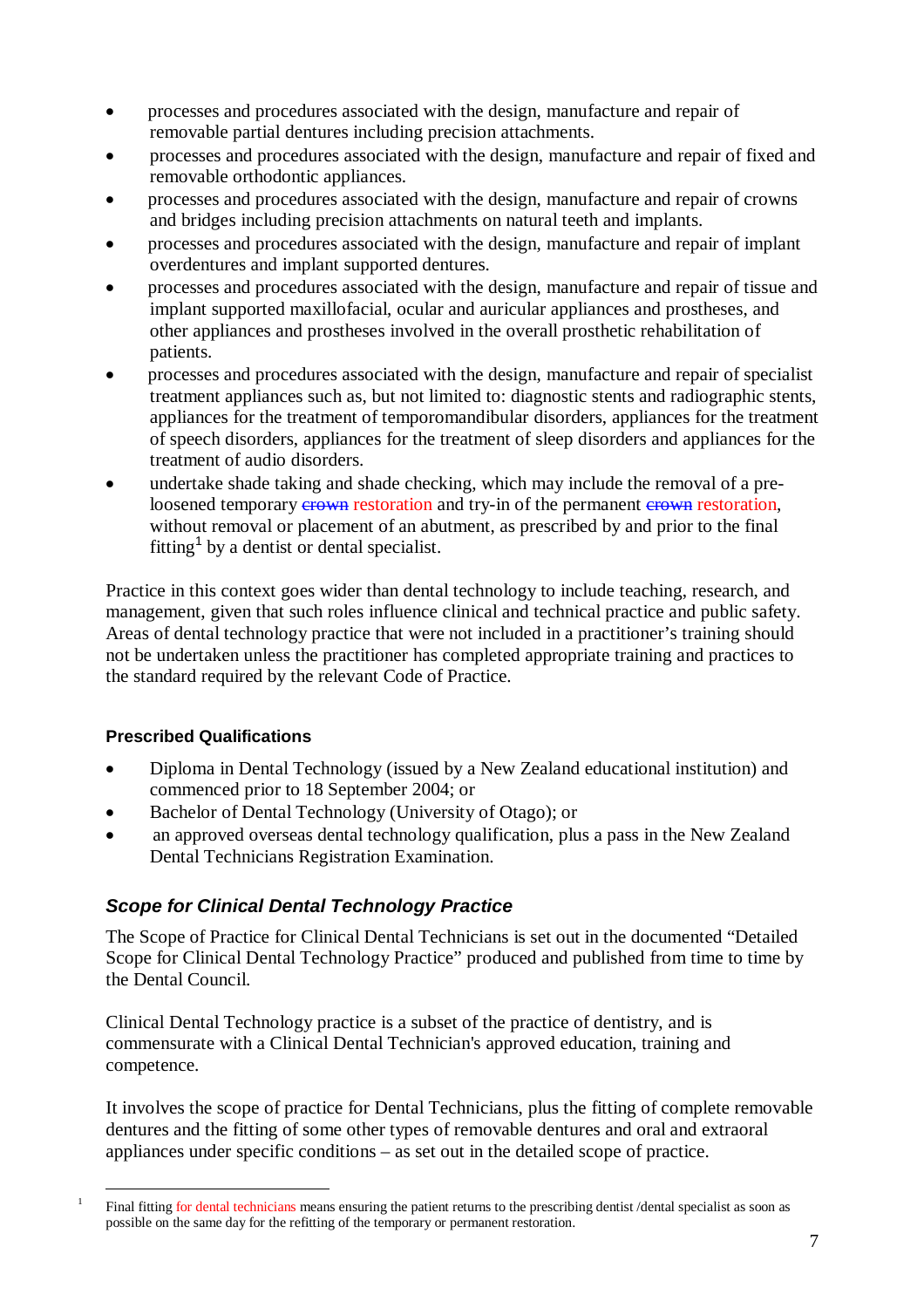The working relationship between clinical dental technicians and prescribing practising health practitioners is set out in the Dental Council Code of Practice – The Practice of Dental Technology and Clinical Dental Technology and the working relationship within the Practice of Dentistry.

#### **Detailed Scope for Clinical Dental Technology Practice**

The Dental Council defines the practice of clinical dental technology as:

- processes and procedures associated with the design, manufacture and repair of fixed and removable oral and extraoral appliances and prostheses prescribed by a practising dentist, dental specialist, medical practitioner or other authorised health practitioner as set out in the detailed scope for dental technology practice.
- taking impressions and undertaking other non-invasive clinical procedures involved in the fitting of removable complete dentures and the fitting of some other types of removable dentures and oral and extraoral appliances under specific conditions as set out below and as described below.
- taking impressions and undertaking other non-invasive clinical procedures involved in the trial fitting and repair of removable complete and partial implant overdentures prescribed and the final fitting<sup>2</sup> by a dentist or dental specialist.

As well as the activities delineated in the detailed scope for dental technology practice, clinical dental technology practice involves:

- taking impressions and undertaking other non-invasive clinical procedures involved in the fitting and relining of removable complete dentures when there are no natural teeth remaining and there is no diseased or unhealed hard or soft tissue.
- taking impressions and undertaking other non-invasive clinical procedures involved in the fitting and relining of removable partial dentures subject to the patient having obtained an oral health certificate from a dentist or dental specialist.
- taking impressions and undertaking other non-invasive clinical procedures involved in the construction of removable complete and partial immediate dentures on the prescription of, and prior to the  $\frac{final}{fitting}$  fitting<sup>2</sup> by a dentist or dental specialist.
- taking impressions, relining and undertaking other non-invasive clinical procedures involved in the construction of removable complete and partial root/tooth overdentures subject to the patient having obtained an oral health certificate from and on the prescription of a dentist or dental specialist, and prior to the final fitting<sup>2</sup> by a dentist or dental specialist.
- taking impressions and undertaking other non-invasive clinical procedures involved in the fitting and repair of extraoral maxillofacial prostheses under the prescription of a dentist, dental specialist or medical practitioner.
- processes and procedures associated with extraoral maxillofacial prostheses, for those with formal training or if they can demonstrate that they have the requisite knowledge and training to undertake this work $3$ :
	- taking impressions and undertaking other non-invasive clinical procedures involved in the fitting, construction and repair of extraoral maxillofacial prostheses, that are **not** in direct communication with the naso- or the orophayngeal airway under the prescription of a dentist, dental specialist or

 $\frac{1}{2}$  Final fitting for clinical dental technicians means ensuring the patient is referred back to the prescribing dentist/dental specialist for the subsequent management and ongoing monitoring of that patient's oral health.

<sup>3</sup> Practitioners should demonstrate that they have the requisite knowledge and training to undertake extraoral maxillofacial prostheses work in accordance with the Council's Policy on Advanced and New Areas of Practice.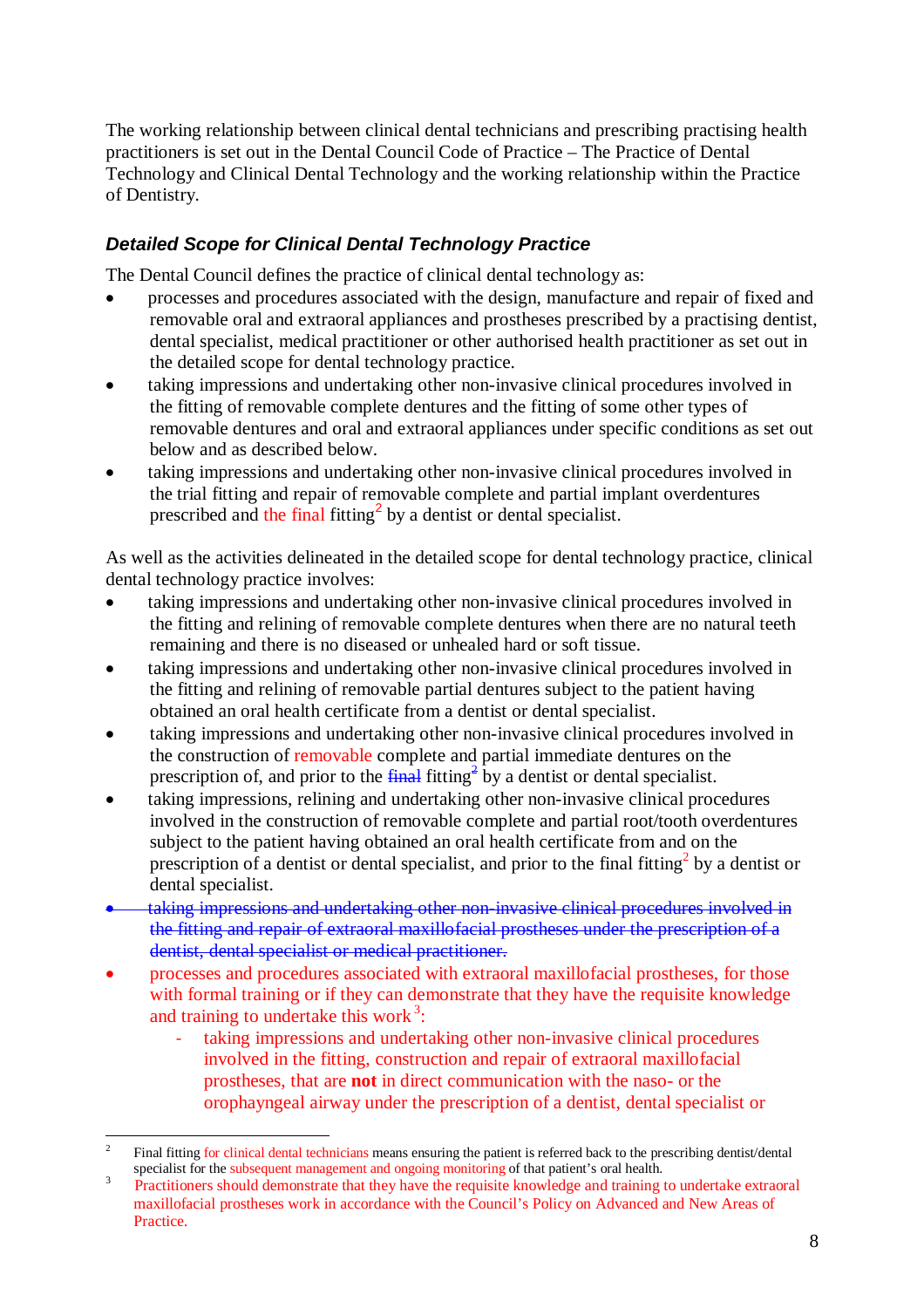medical practitioner, who remains responsible for the clinical outcomes of the patient.

- taking impressions of maxillofacial defects that **are** in direct communication with the naso- or the orophayngeal airway, for those clinical dental technicians with formal training or if they can demonstrate that they have the requisite knowledge and training to undertake this work, and only under the direct clinical supervision of a dentist, dental specialist or medical practitioner qualified to manage an airway emergency, who remains responsible for the clinical outcomes of the patient.
- taking impressions and undertaking other non invasive clinical procedures involved in the construction of removable complete and partial implant overdentures on the prescription of, and prior to the final fitting<sup>2</sup> by a dentist or dental specialist. This does not include removal or placement of abutments such as healing, temporary or permanent, or impression copings.
- repairing and/or relining of removable complete and partial implant overdentures on the prescription of and prior to the final fit<sup>2</sup>-prescribed and fitted by a dentist or dental specialist and appropriate referral when indicated.
- taking impressions and undertaking other non-invasive clinical procedures involved in the relining of removable complete and partial implant overdentures on the prescription of, and prior to the final fitting by, and dentist or dental specialist.
- impressions and undertake other non invasive procedures involved in the construction of an anti snoring device however only a dentist, dental specialist or medical practitioner, who retains responsibility for the clinical care outcomes, can perform the final  $fit<sup>2</sup>$  of the appliance.
- in relation to the above activities:
	- Obtaining medical and dental histories and consulting with other health practitioners as appropriate.
	- Examination of the oral tissues to ensure that the patient's mouth is fit for purpose and free of disease, disorder or abnormality.
	- Referral of patients to a dentist, dental specialist or medical practitioner when any disease, disorder or abnormality is detected.
	- Referral of patients to a dentist, dental specialist or medical practitioner for a prescription for an oral health certificate and treatment plan where required.
	- Preparation of a treatment plan (in association with a prescription if required) and communicating this to the patient.
	- Oral health education and promotion.

Practice in this context goes wider than clinical dental technology to include teaching, research, and management, given that such roles influence clinical and technical practice and public safety.

Areas of clinical dental technology practice which were not included in a practitioner's training should not be undertaken unless the practitioner has completed appropriate training and practises to the standard required by the Dental Council Policy on Advanced Areas of Practice and the Code of Practice on The Practice of Dental Technology and Clinical Dental Technology and the working relationship within the Practice of Dentistry.

#### **Prescribed Qualifications**

• Registration in the dental technology scope of practice and a postgraduate Diploma in Clinical Dental Technology (University of Otago).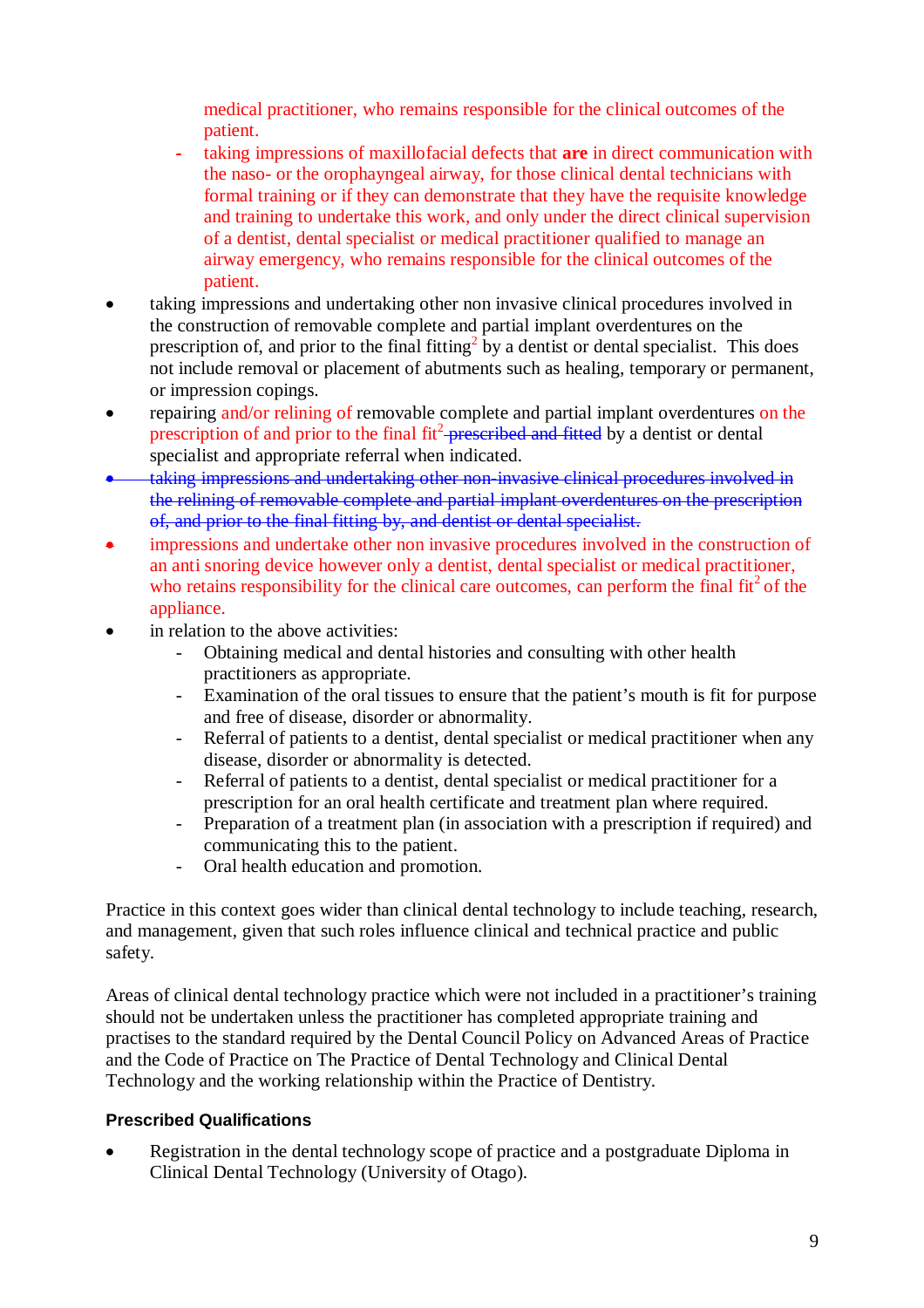*The following scope of practice replaces the "Scope for Implant Overdentures" in the previous gazette notice published in the New Zealand Gazette, 7 December 2006, No. 167, page 4856.*

#### **Additional Scopes of Practice for Clinical Dental Technology Practice**

#### **Scope for Implant Overdentures**

The Scope for Implant Overdentures in Clinical Dental Technology Practice is set out in the documented "Detailed Scope for Implant Overdentures" produced and published from time to time by the Dental Council.

The scope involves clinical procedures associated with the design, manufacture, trial fitting and repair of removable complete and partial implant overdentures prescribed and fitted by a practising dentist or dental specialist.

#### **Detailed Scope for Implant Overdentures**

As well as the activities delineated in the detailed scopes for dental technology and clinical dental technology practice, the additional scope for implant overdenture practice includes:

- taking impressions and undertaking other non invasive clinical procedures involved in the construction of removable complete and partial implant overdentures on the prescription of, and prior to the final fitting  $4$  by, a dentist or dental specialist.
- repairing removable complete and partial implant overdentures prescribed and fitted by a dentist or dental specialist and appropriate referral when indicated.
- relining removable complete and partial implant overdentures on the prescription of, and prior to the final fitting by a dentist or dental specialist<sup>4</sup>.

#### **Prescribed Qualification**

• Registration as a Clinical Dental Technician plus evidence of appropriate training, completion or commencement of at least 8 documented cases and a competency attestation from an appropriately qualified dentist or dental specialist<sup>5</sup>.

 $\overline{a}$ 4 Final fitting for clinical dental technicians means ensuring the patient is referred back to the prescribing dentist/dental specialist for the subsequent management and ongoing monitoring of that patient's oral health.

<sup>5</sup>The prescribed qualification above was available until 1 July 2007. Thereafter the prescribed qualification for registration in the additional scope of Implant Overdentures will be the successful completion of a Dental Council approved implant overdenture course or a pass in the Dental Council implant overdenture registration examination.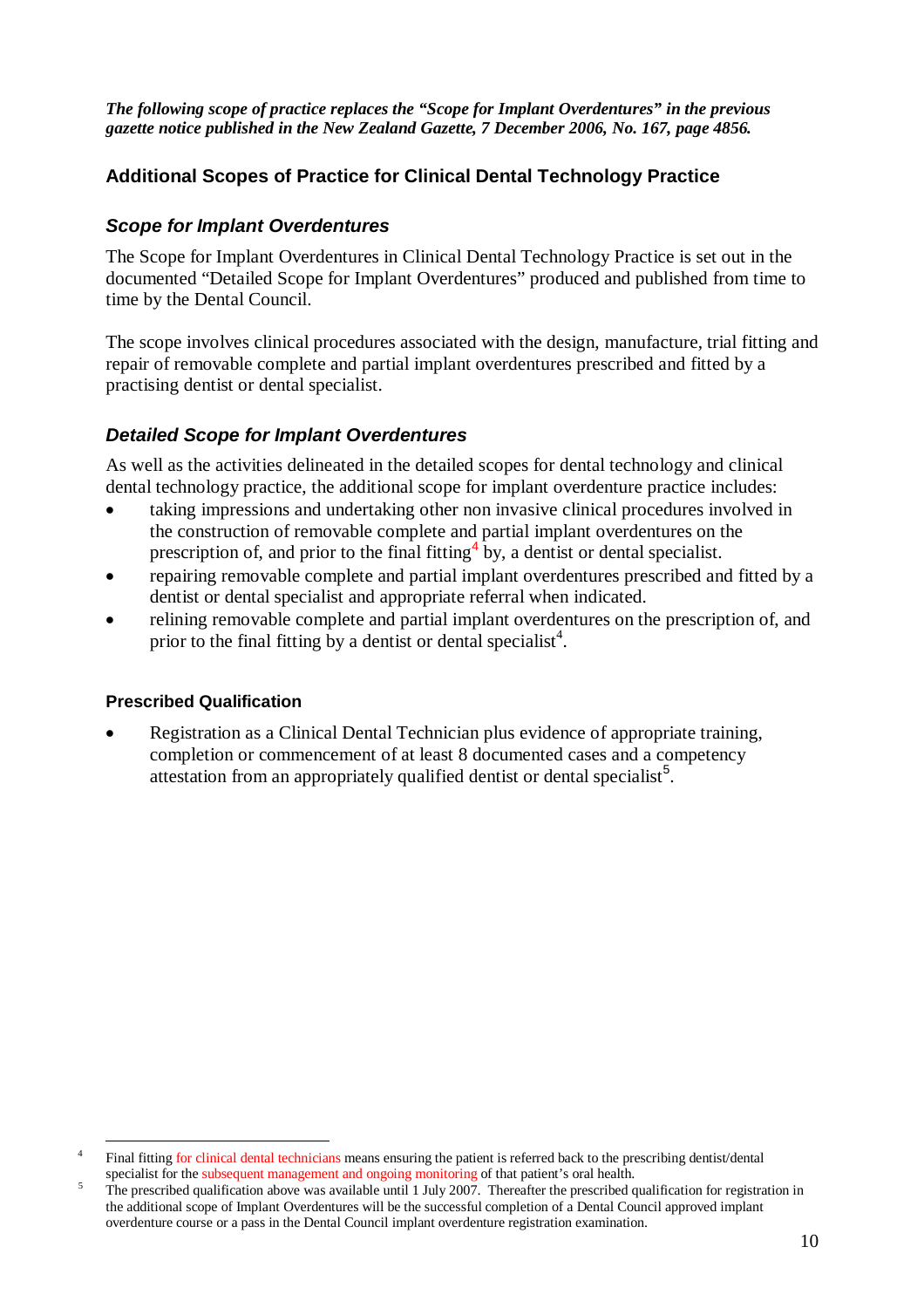**Draft New Zealand Code of Practice:** *The Practice of Dental Technology and Clinical Dental Technology and the working relationship within the Practice of Dentistry*

> **Keys:** Red text: new additions Blue Strikethrough text: replaced/deleted existing text

#### *1 Preamble*

Section 118 of the Health Practitioners Competence Assurance Act 2003 requires the Dental Council to set the standards of clinical competence, cultural competence and ethical conduct to be observed by the oral health practitioners it regulates.

These standards are set out in Dental Council codes of practice, which are developed by, or in consultation with, the professions.

#### *2 Introduction*

The Dental Council defines the practice of dentistry as the maintenance of health through the assessment, diagnosis, management, treatment and prevention of any disease, disorder or condition of the orofacial complex and associated structures.

Dental technology and clinical dental technology practice are subsets of the practice of dentistry. The scopes of dental technology and clinical dental technology practice are described by the Dental Council pursuant to section 11 of the Health Practitioners Competence Assurance Act (2003) and are included in this code of practice in Appendix 1. Within these scopes a technician's practice must be commensurate with his or her approved education, training and competence. Technicians may only extend their practice to those areas defined in additional scopes of practice if they are registered and competent to do so.

This code of practice aims to protect the health and safety of members of the public by:

- describing what dental technicians and clinical dental technicians can do;
- providing guidance to dentists, dental specialists, dental technicians and clinical dental technicians on their legislative and professional responsibilities when sourcing or providing dental technology and clinical dental technology services; and
- assisting consumers to understand the professional relationships which apply between technicians and dentists when providing services which involve designing, making, repairing or fitting dental appliances.

#### *3 The Practice of Dental Technology*

Dental technicians design, make construct and repair fixed and removable oral and extra-oral appliances and prostheses e.g. dentures, crowns, bridges, and implant supported prostheses to the prescription of another registered health practitioner e.g. dentist, dental specialist, clinical dental technician or medical practitioner who is authorised by their scope of practice to perform the fitting of the appliance or prosthesis.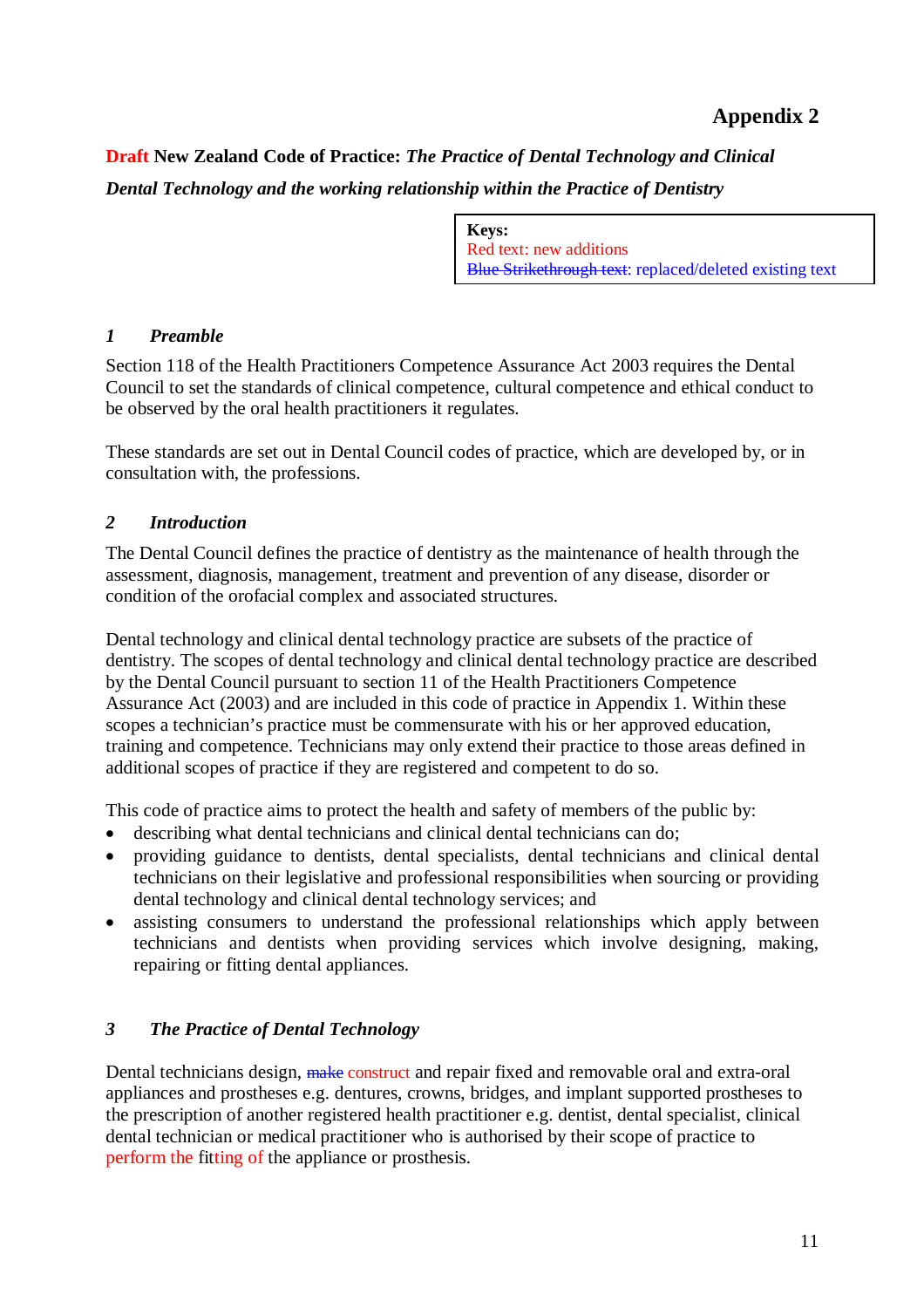In this context prescription is defined as an instruction, either written or verbal by an appropriately registered practitioner to a dental technician or clinical dental technician to carry out a procedure contained in their registered scope of practice. This authorisation should be included, or noted, in the patient's record.

Persons undertaking dental technology work, as described in the gazetted scope of dental technology practice, must be registered and hold a current annual practising certificate.

Dental technicians do not work directly on a patient, however they may:

- undertake non-clinical tasks; such as shade taking and shade checking which may include the removal of a pre-loosened temporary erown restoration and try-in of a permanent crown restoration, without removal or placement of an abutment, under the prescription and clear written procedures of, and final fitting  $\mathfrak b$  by, a dentist or dental specialist.In this circumstance the Dental Technician must ensure the patient returns to the prescribing dentist/dental specialist, as soon as possible on the same day, for the dentist/dental specialist to recement the restoration.
- $\bullet$  undertake simple repairs<sup>2</sup> of dentures and in such cases must refer the patient to a suitable clinician and ensure a record of this referral is included in the patient record.

To gain registration as a dental technician applicants must have undertaken an accredited threeyear full time degree in dental technology from the University of Otago (or equivalent). This training covers the study of biological systems of the human body, the physical and biological properties of the materials used in dental technology and the design and manufacture of dental appliances and prostheses. Dental technicians upon registration are therefore competent to ensure that the appliances they make construct do not cause harm to patients, which can occur with the inappropriate selection or incorrect use of materials. Registered dental technicians are required to maintain and develop their skills and competence through regular and documented continuing professional development.

Members of the public can have confidence in the dental technology services provided through their dentist, or other health practitioner, if the dental technician providing the services is registered with the Dental Council and holds a current annual practising certificate (APC).

A Dental Technician wishing to have direct contact with patients must ensure that all facilities' procedures and practices comply with all Dental Council codes and statements relevant to patient management (e.g. Cross infection, informed consent, record keeping and TMVI).

#### *4 Working relationship with Dental Technicians*

Health practitioners sourcing dental technology services have a responsibility to ensure that such services are provided by appropriately qualified and skilled persons. As such, dentists, dental specialists, clinical dental technicians and other health practitioners using such services must assess and have confidence in the skills and competence of dental technicians or other personnel undertaking their dental laboratory work. A verifiable measure of a dental technician's qualification, skill, and competence is whether he or she is registered with the Dental Council and holds a current annual practising certificate. Dentists, dental specialists and clinical dental technicians should ensure this when obtaining dental technical services.

 $\overline{a}$ 

<sup>1</sup> Final fitting for dental technicians means ensuring the patient returns to the prescribing dentist /dental specialist as soon as possible on the same day for the refitting of the temporary or permanent restoration.

 $2$  i.e. not involving impressions or relines.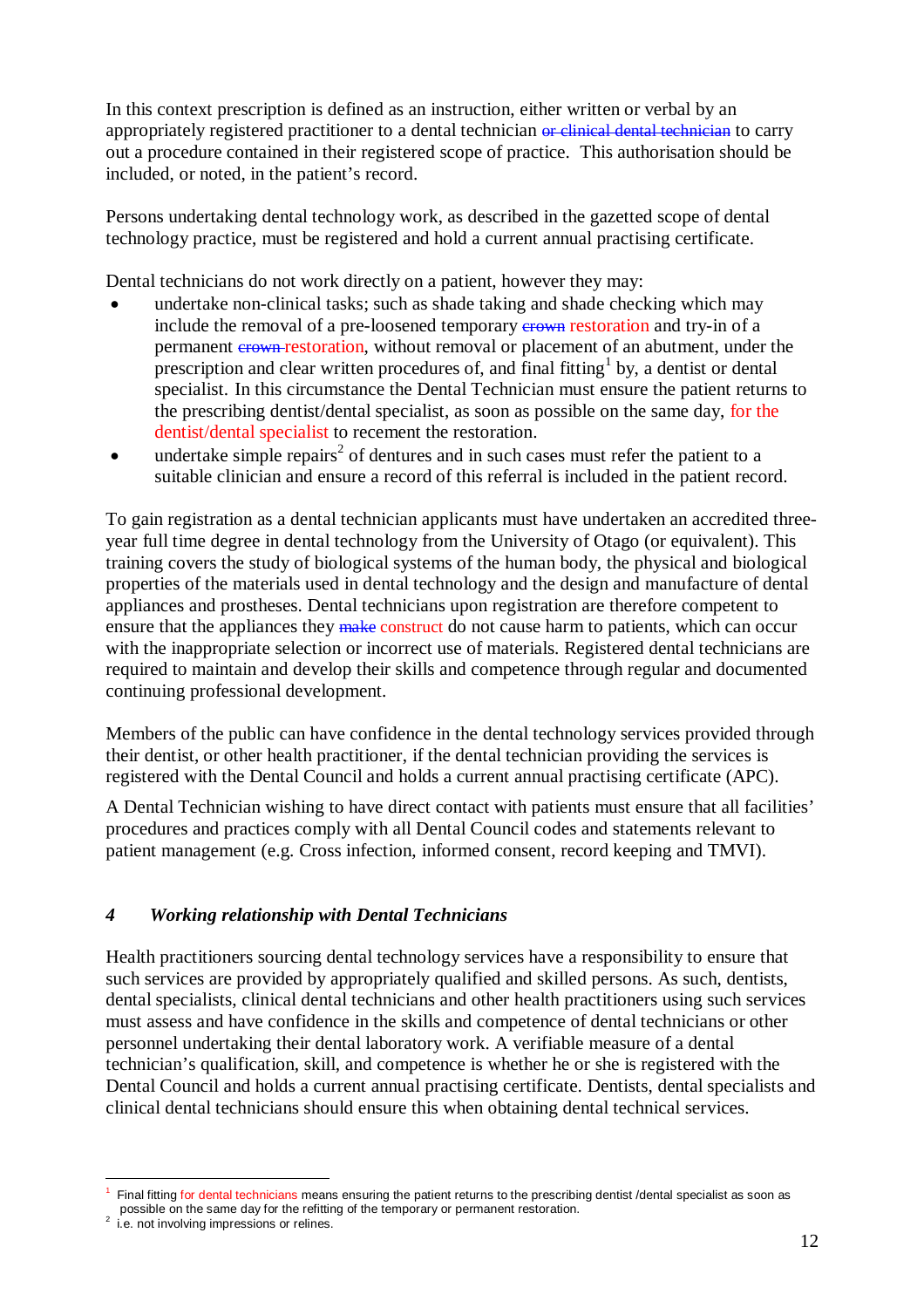Furthermore if a health practitioner sources dental technology work from outside of New Zealand he or she should ensure that the dental laboratory has in place an ISO Quality Management System that is audited by a recognised notified body. The health practitioner should ensures This ensures that all products purchased and supplied by the laboratory are of an acceptable quality or standard and that a custom made appliance supplied to the health practitioner/patient can be traced in the event of a product recall or an adverse reaction or allergy complaint.

Health practitioners sourcing dental technology services have a responsibility to ensure their availability to provide timely professional advice, as required, to the dental technician undertaking their dental technology work. In addition the dentist/dental specialist referring patients for shade taking and shade checking must be available during the procedure, in case of an emergency, and as soon as possible on the same day immediately afterwards to recement the restoration.

Dental technicians have a duty of care to recognise the need to seek professional advice from/to the prescribing practitioner when required and to seek such advice in a timely manner.

#### *5 The Practice of Clinical Dental Technology*

Clinical dental technicians design, make construct and repair fixed and removable oral and extra-oral appliances and prostheses in the same way as dental technicians. Clinical dental technicians can also work as independent practitioners and deal directly with the public in making and fitting:

- complete removable dentures
- some other types of removable dentures and oral and extra oral appliances under specific conditions as set out below.

Similar to dental technicians, a prescription is defined as an instruction, either written or verbal by an appropriately registered practitioner to a dental technician or -clinical dental technician to carry out a procedure contained in their registered scope of practice. This authorisation should be included, or noted, in the patient's record.

Dentists, dental specialists and clinical dental technicians must ensure that patients are informed of all treatment options available.

Persons undertaking clinical dental technology work as described in the gazetted scope of clinical dental technology practice must be registered and hold a current annual practising certificate (APC).

To be registered as a clinical dental technician applicants are required to be registered as a dental technician and to have completed an accredited one-year full time or two-year part time Postgraduate Diploma in Clinical Dental Technology from the University of Otago (or equivalent).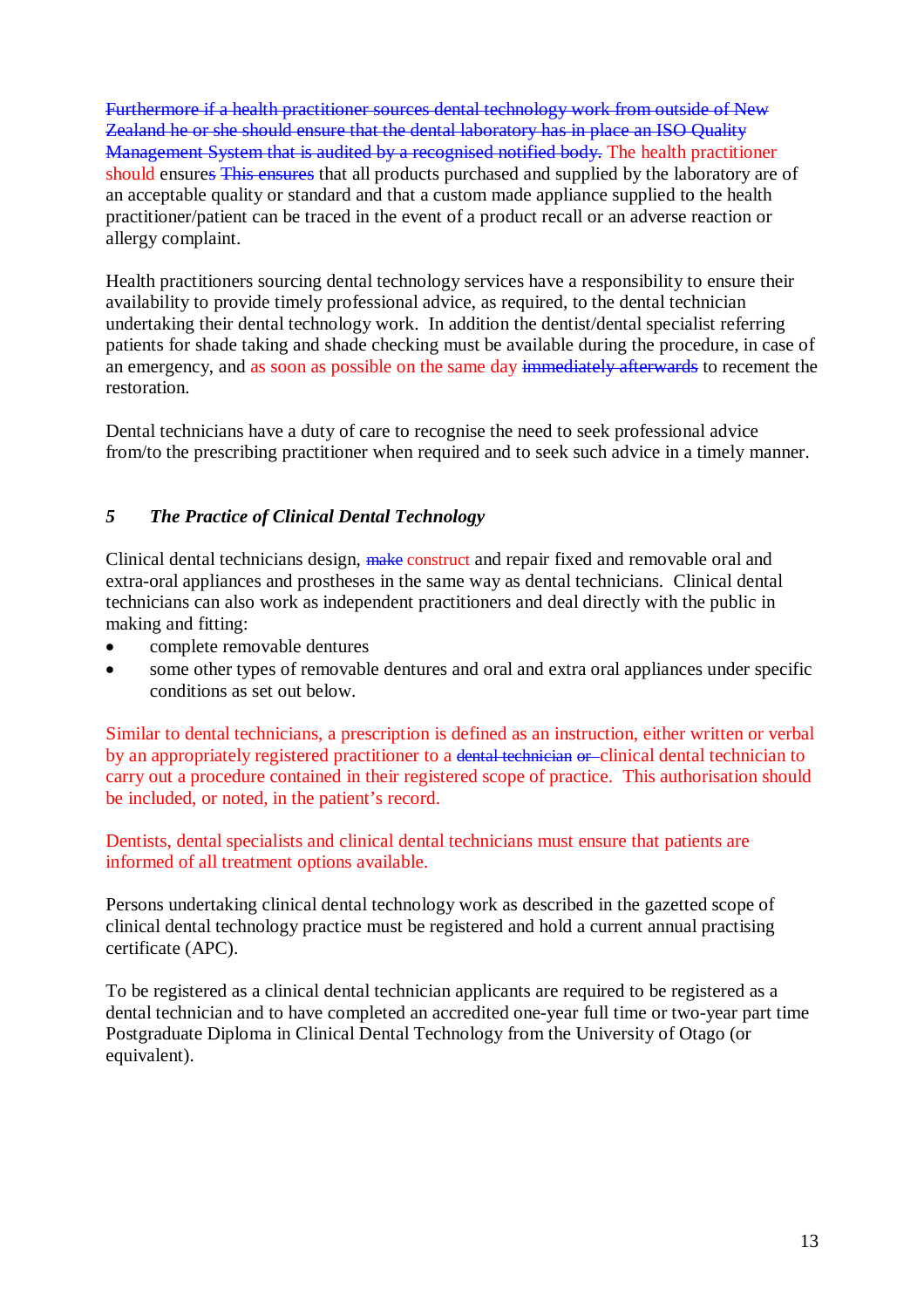#### **5.1 Removable complete dentures**

Clinical dental technicians may design, make construct, repair, reline and fit complete dentures when there are no natural teeth remaining and there is no diseased or unhealed, hard or soft tissue. Clinical dental technicians must in the case of patients with diseased or persistently unhealed hard or soft tissue, or any other conditions outside their Scope of Practice assess and refer patients Clinical dental technicians must refer to a dentist or dental specialist in a timely manner.

#### **5.2 Removable partial dentures**

Clinical dental technicians may design, make construct, repair, reline and fit partial dentures, but only after a patient has obtained an oral health certificate from a dentist or dental specialist. A template oral health certificate is attached as Appendix 2.

Dentists, dental specialists and clinical dental technicians must ensure that patients are informed of all treatment options available.

In providing an oral health certificate dentists and dental specialists must ensure that there is no diseased or unhealed hard or soft tissues, or any other abnormalities contraindicating the provision of a partial denture.

Clinical dental technicians must not prepare the teeth and/or soft tissues for a partial denture; only a dentist or dental specialist may undertake such work.

If during the course of partial denture construction any condition outside the Scope of Practice of a clinical dental technician becomes evident the patient must be referred to a dentist or dental specialist in a timely manner.

#### **5.3 Removable complete and partial immediate dentures**

Clinical dental technicians may design, make construct, repair and supply immediate dentures only on the prescription of a registered dentist or dental specialist.

Clinical dental technicians may take impressions and undertake other non-invasive procedures involved in the construction of an immediate denture, however only a dentist or dental specialist can fit an immediate denture. The dentist or dental specialist remains responsible for the clinical care outcomes of the patient.

#### **5.4 Removable complete and partial root/tooth overdentures**

Clinical dental technicians may design, make construct, reline and repair root/tooth overdentures only on the prescription of a registered dentist or dental specialist.

Clinical dental technicians may take impressions and undertake other non-invasive procedures involved in the construction of a root/tooth supported overdenture, however only a dentist or dental specialist can perform the final fit<sup>3</sup> of a root/tooth supported overdenture. The dentist or dental specialist remains responsible for the clinical care outcomes of the patient.

Clinical dental technicians must not prepare the teeth and/or soft tissues for a complete or partial overdenture. Only a dentist or dental specialist may undertake such work.

<sup>-&</sup>lt;br>3 Final fitting for clinical dental technicians means ensuring the patient is referred back to the prescribing dentist/dental specialist for the subsequent management and ongoing monitoring of that patient's oral health.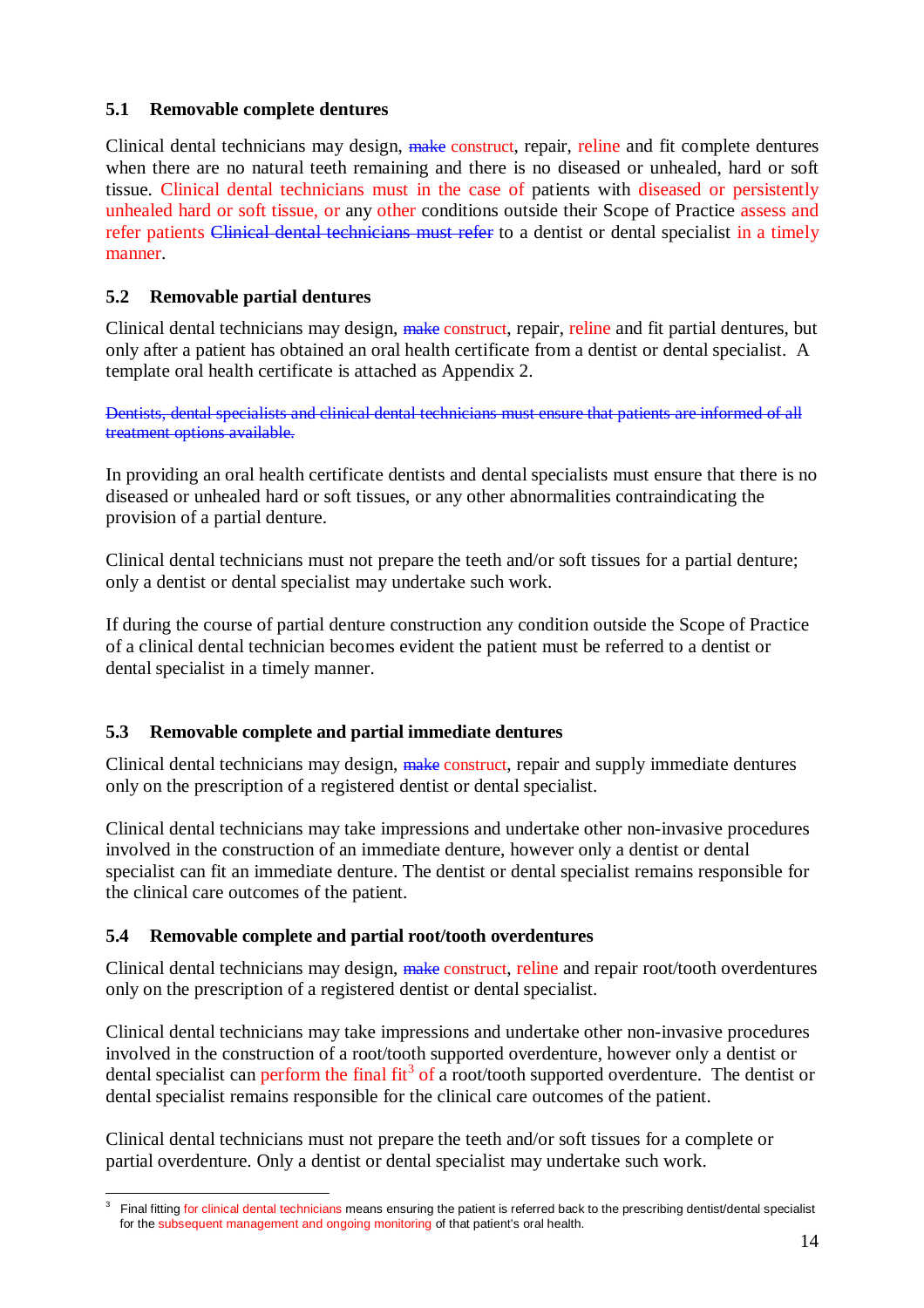#### **5.5 Extra oral maxillofacial prostheses**

Clinical dental technicians may design, make construct, fit and repair extra-oral maxillofacial prostheses only on the prescription of a registered dentist, dental specialist or medical practitioner.

Clinical dental technicians may take impressions of extra-oral maxillofacial defects that are not in direct communication with the naso- or the orophayngeal airway and undertake other noninvasive procedures involved in the construction and fitting of extra-oral maxillofacial prostheses, however the dentist, dental specialist or medical practitioner remains responsible for the clinical outcomes of the patient.

The only exception to the restriction on taking impressions of defects that are in direct communication with the naso- or the orpharyngeal airway is in circumstances where the clinical dental technician is doing so under the direct supervision of a dentist, medical practitioner or another health practitioner qualified to manage an airway emergency.

In addition clinical dental technicians whose formal training did not include extra-oral maxillofacial prostheses should undertake clinical procedures in this area only if they can demonstrate, if required, that they have the requisite knowledge and training to undertake this work in accordance with the Council's Policy on Advanced and New Areas of Practice.

#### **5.6 Removable complete and partial overdentures on oral implants (general scope)**

Clinical dental technicians, who are **not** registered in the additional scope of Implant Overdentures, may design, make construct, trial fit, reline and repair removable complete and partial implant overdentures on oral implants only on the prescription of a registered dentist or dental specialist. This **does not include** removal or placement of abutments such as healing, temporary or permanent, or impression copings.

Clinical dental technicians may take impressions and undertake other non-invasive procedures involved in the construction and trial fitting of an implant overdenture. The dentist or dental specialist must undertake the final fitting<sup>3</sup> and remains responsible for the clinical outcomes of the patient.

#### **5.7 Removable complete and partial overdentures on oral implants (additional scope of practice)**

Clinical dental technicians, registered in this additional scope of practice, may design, make construct, trial fit, reline and repair removable complete and partial implant overdentures on oral implants only on the prescription of a registered dentist or dental specialist.

Clinical dental technicians may take impressions and undertake other non-invasive procedures involved in the construction and trial fitting of an implant overdenture, however the dentist or dental specialist must undertake the final fitting<sup>3</sup> and remains responsible for the clinical outcomes of the patient.

A clinical dental technician may only carry out the clinical procedures associated with implant overdentures if they are registered in this additional Scope of Practice. As such, dentists and dental specialists prescribing such treatment must ensure the clinical dental technician is registered in this additional scope before delegating the clinical tasks.